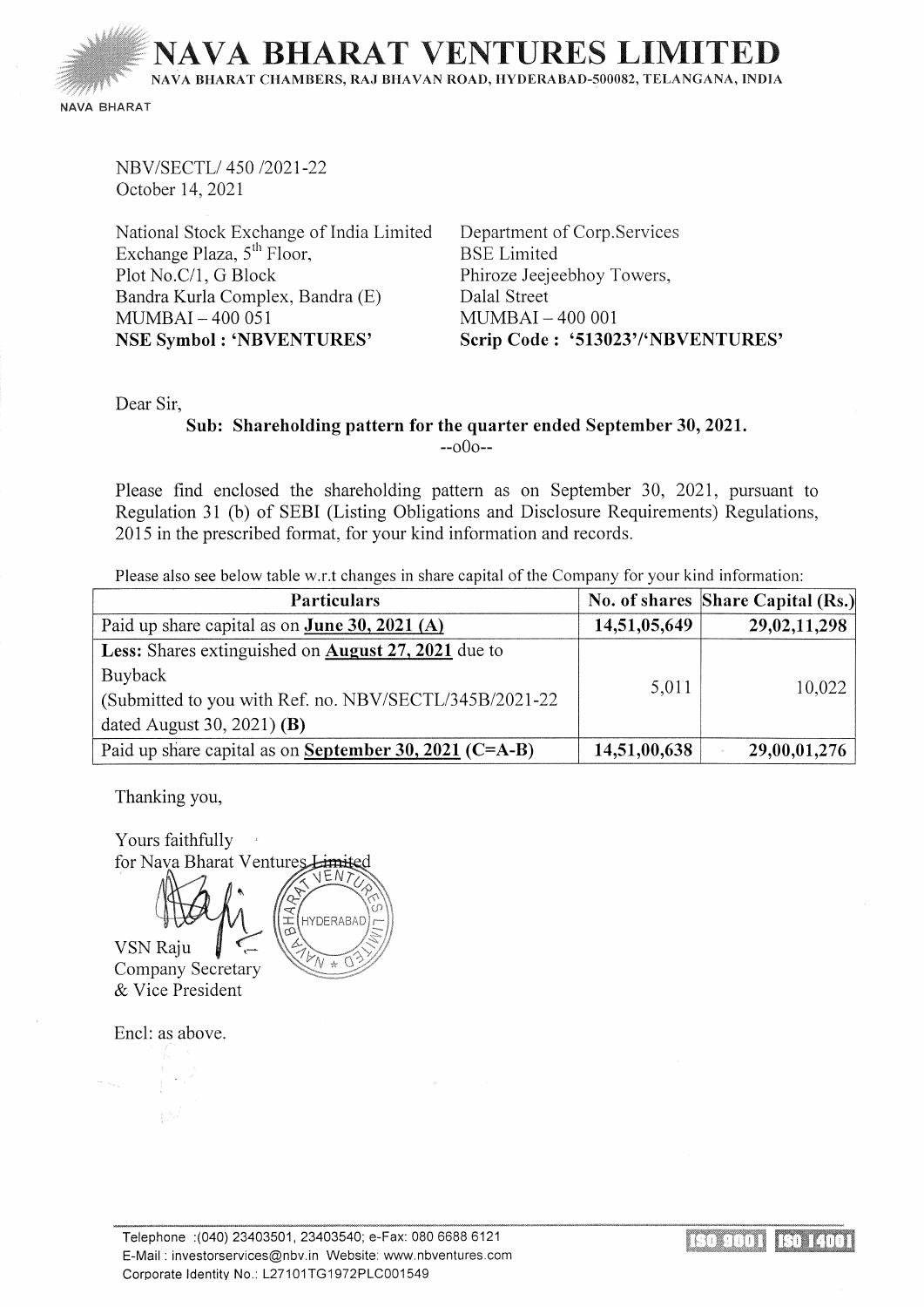|    | Shareholding Pattern for the quarter ended on September 30, 2021                                                           |                                   |           |  |  |  |  |  |  |  |  |  |
|----|----------------------------------------------------------------------------------------------------------------------------|-----------------------------------|-----------|--|--|--|--|--|--|--|--|--|
|    | Name of Listed Entity                                                                                                      | Nava Bharat Ventures Limited      |           |  |  |  |  |  |  |  |  |  |
| 2  | Scrip Code/Name of Scrip/Class of Security                                                                                 | NSE: 'NBVENTURES'/EQUITY          |           |  |  |  |  |  |  |  |  |  |
|    |                                                                                                                            | BSE: '513023'/'NBVENTURES'/EQUITY |           |  |  |  |  |  |  |  |  |  |
| 3  | Shareholding Pattern Filed under Reg.31(1)(a)/Reg.31(1)(b)/Reg.31(1) (c)                                                   | Regulation 31(1)(b)               |           |  |  |  |  |  |  |  |  |  |
|    | a. If under 31(1)(b) then indicate the report for Quarter ending                                                           | September 30, 2021                |           |  |  |  |  |  |  |  |  |  |
|    | b. If under 31(1)(c) then indicate date of allotment/extinguishment                                                        | Not applicable                    |           |  |  |  |  |  |  |  |  |  |
| 4  | Declaration: The Listed entity is required to submit the following declaration to the extent of submission of information: |                                   |           |  |  |  |  |  |  |  |  |  |
|    | Particulars                                                                                                                | Yes                               | No        |  |  |  |  |  |  |  |  |  |
|    | Whether the Listed Entity has issued any partly paid up shares?                                                            |                                   | <b>No</b> |  |  |  |  |  |  |  |  |  |
|    | Whether the Listed Entity has issued any Convertible Securities?<br>l2.                                                    |                                   | No        |  |  |  |  |  |  |  |  |  |
|    | Whether the Listed Entity has issued any Warrants?<br>13.                                                                  |                                   | <b>No</b> |  |  |  |  |  |  |  |  |  |
|    | Whether the Listed Entity has any shares against which depository receipts are issued?<br>14.                              |                                   | <b>No</b> |  |  |  |  |  |  |  |  |  |
|    | Whether the Listed Entity has any shares in locked-in?<br>15.                                                              |                                   | <b>No</b> |  |  |  |  |  |  |  |  |  |
|    | Whether any shares held by promoters are pledge or otherwise encumbered?<br>16.                                            |                                   | No        |  |  |  |  |  |  |  |  |  |
|    | Whether company has equity shares with differential voting rights?<br>17.                                                  |                                   | No        |  |  |  |  |  |  |  |  |  |
|    | Whether the listed entity has any significant beneficial owner?<br>18.                                                     | Yes                               |           |  |  |  |  |  |  |  |  |  |
| -5 | The tabular format for disclosure of holding of specified securities is as follows:-                                       |                                   |           |  |  |  |  |  |  |  |  |  |

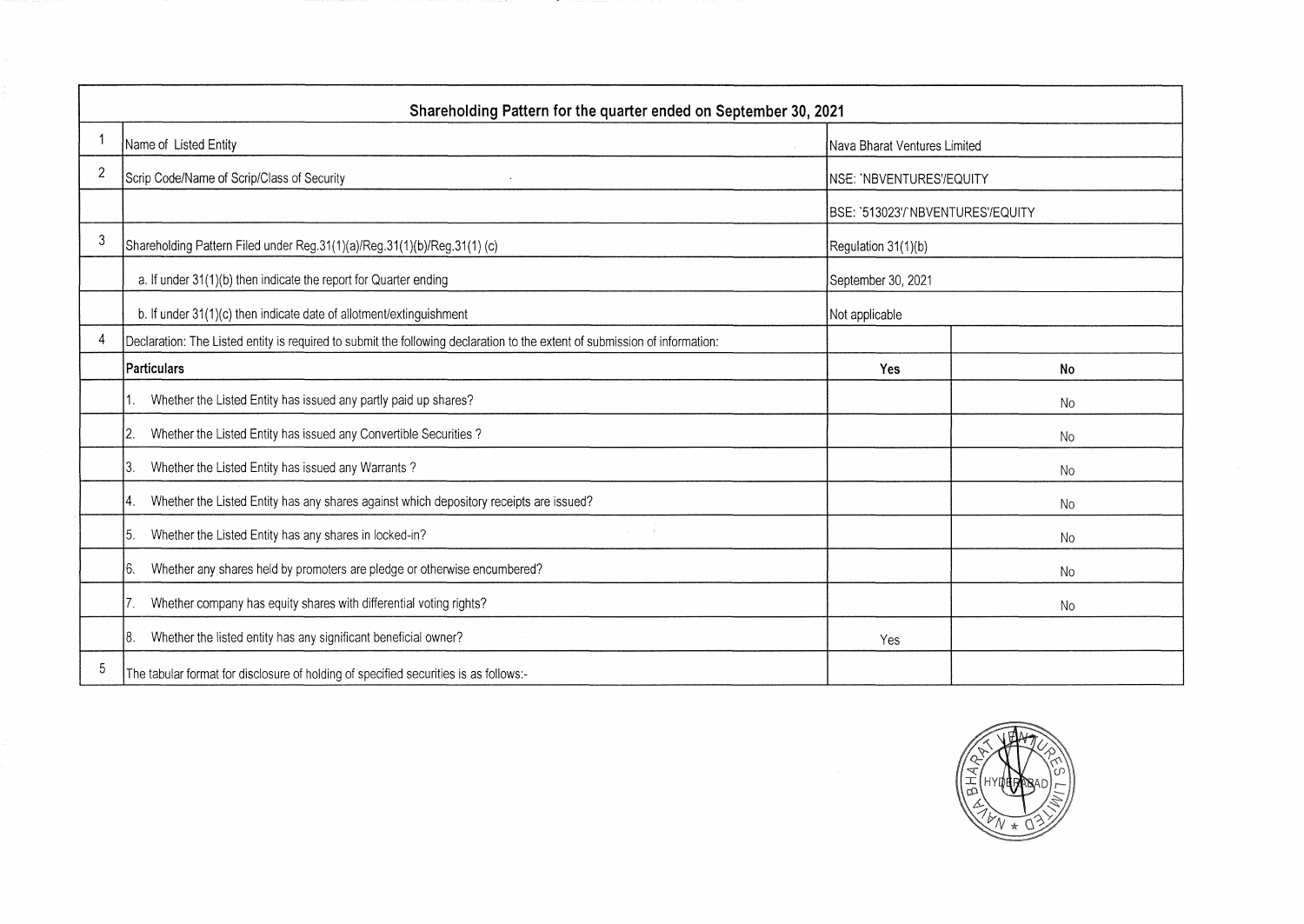$\sim$ 

|               |                                |                   |                          | No. of                                     |                                      |                        | Shareholding                                             |              |       | Number of Voting Rights held in each<br>class of securities |                                 | No. of Shares                                                      | Shareholding                                                          |     | Number of Locked<br>in Shares        |     | Number of shares<br>pledged or otherwise<br>encumbered |                                          |
|---------------|--------------------------------|-------------------|--------------------------|--------------------------------------------|--------------------------------------|------------------------|----------------------------------------------------------|--------------|-------|-------------------------------------------------------------|---------------------------------|--------------------------------------------------------------------|-----------------------------------------------------------------------|-----|--------------------------------------|-----|--------------------------------------------------------|------------------------------------------|
|               |                                | Nos. of           | No. of fully<br>paid-up  | Partly                                     | No. of<br><b>Shares</b>              | Total                  | as a % total no.                                         |              |       | No. of Voting Rights                                        |                                 | underlying<br>Outstanding                                          | as a % assuming<br>fulll conversion                                   |     |                                      |     |                                                        | Number of Equity                         |
| Cate-<br>gory | Category of<br>Shareholder     | Share-<br>holders | Equity<br>Shares<br>held | paid-up<br>Equity<br><b>Shares</b><br>held | underlying<br>Depository<br>Receipts | Nos.<br>shares<br>held | of shares<br>(calculated<br>as per<br><b>SCRR, 1957)</b> | Class        | Class |                                                             | Total as<br>a % of<br>$(A+B+C)$ | Convertible<br><b>Securities</b><br><i>(including</i><br>Warrants) | of convertible securities∫<br>(as a<br>% of diluted<br>share capital) | No. | As a % of<br>total<br>shares<br>held | No. | As a % of<br>total<br>shares<br>held                   | Shares held in<br>dematerialized<br>form |
|               |                                |                   |                          |                                            |                                      |                        |                                                          | Equity       | Pref. |                                                             |                                 |                                                                    |                                                                       | (a) | (b)                                  | (a) | (b)                                                    |                                          |
|               |                                |                   |                          |                                            |                                      | $(VII) =$              | (VIII)                                                   |              |       |                                                             |                                 |                                                                    | $(XI) = (VII)+(X)$                                                    |     |                                      |     |                                                        |                                          |
| (1)           | (II)                           | (III)             | (IV)                     | (V)                                        | (NI)                                 | $(IV) + (V) + (VI)$    | As a % of (A+B+C2)                                       |              | (IX)  |                                                             |                                 | (X)                                                                | As a % of (A+B+C2)                                                    |     | (XIII)<br>(XII)                      |     |                                                        | (XIV)                                    |
| (A)           | Promoter & Promoter Group      | 17                | 7,14,73,701              |                                            |                                      | 7,14,73,701            | 49.26                                                    | 7,14,73,701  |       | 7,14,73,701                                                 | 49.26                           |                                                                    | 49.26                                                                 |     | 0.00                                 |     | 0.00                                                   | 7, 14, 73, 701                           |
| (B)           | Public                         | 50,069            | 7,36,26,937              |                                            |                                      | 7,36,26,937            | 50.74                                                    | 7,36,26,937  |       | 7,36,26,937                                                 | 50.74                           |                                                                    | 50.74                                                                 |     | 0.00                                 |     | NA                                                     | 7,27,17,271                              |
| (C)           | Non Promoter - Non Public      |                   |                          |                                            |                                      |                        |                                                          |              |       |                                                             |                                 |                                                                    |                                                                       |     |                                      |     | NA                                                     |                                          |
| (C1)          | Shares underlying DRs          |                   |                          |                                            |                                      |                        | <b>NA</b>                                                |              |       |                                                             | 0.00                            |                                                                    | <b>NA</b>                                                             |     | 0.00                                 |     | NA                                                     |                                          |
| (C2)          | Shares held by Employee Trusts |                   |                          |                                            |                                      |                        | 0.00                                                     |              |       |                                                             | 0.00                            |                                                                    | 0.00                                                                  |     | 0.00                                 |     | <b>NA</b>                                              |                                          |
|               | Total                          | 50,086            | 14,51,00,638             |                                            |                                      | 14,51,00,638           | 100.00                                                   | 14,51,00,638 |       | 14,51,00,638                                                | 100.00                          |                                                                    | 100.00                                                                |     | 0.00                                 |     |                                                        | 14,41,90,972                             |

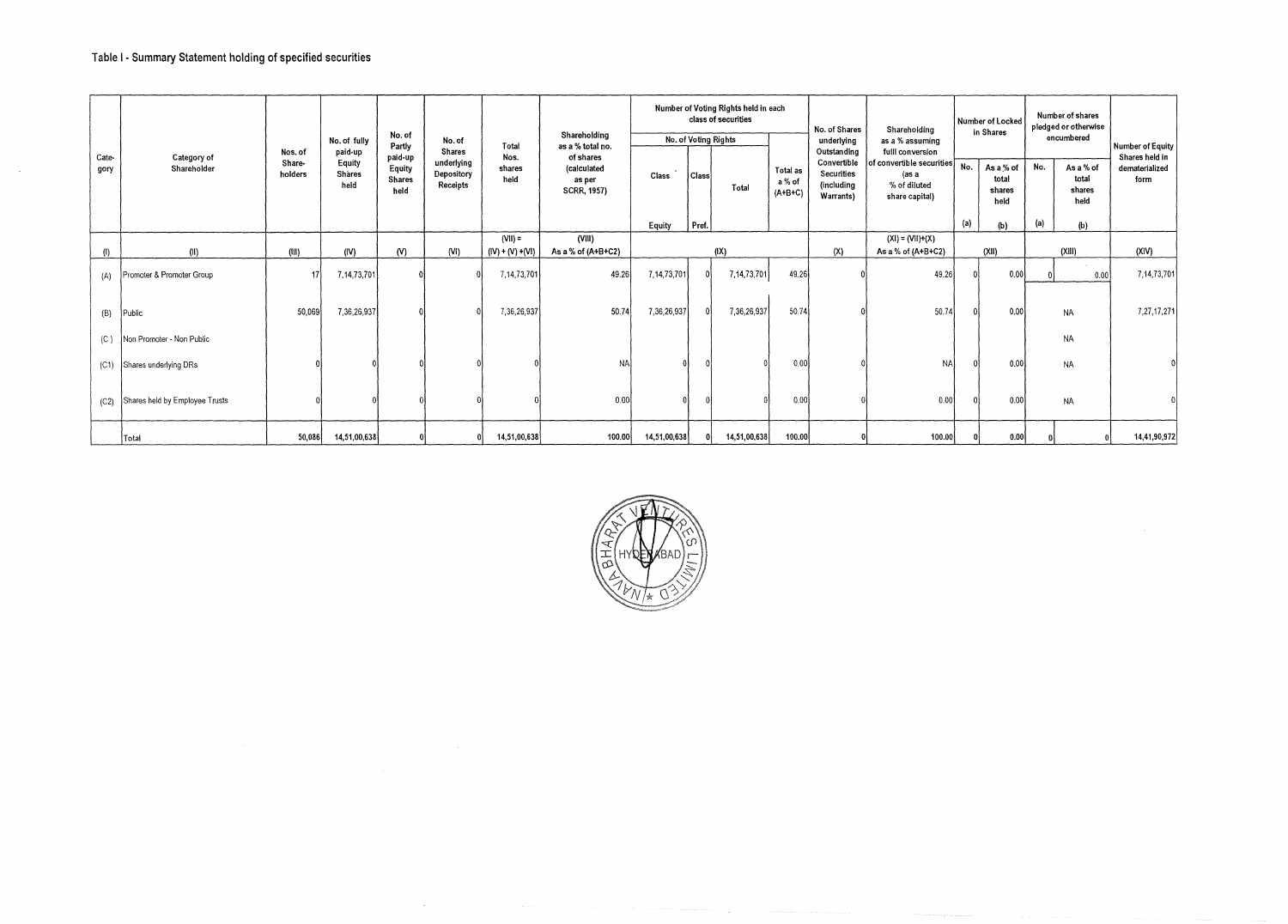|            | Table II - Statement showing shareholding pattern of the Promoter and Promoter Group |                                                          |            |               |                                   |                             |                                        |                        |                                              |                        |                      |                                                             |                 |                                                           |                                                       |                                                     |                 |                                                     |                 |                                    |
|------------|--------------------------------------------------------------------------------------|----------------------------------------------------------|------------|---------------|-----------------------------------|-----------------------------|----------------------------------------|------------------------|----------------------------------------------|------------------------|----------------------|-------------------------------------------------------------|-----------------|-----------------------------------------------------------|-------------------------------------------------------|-----------------------------------------------------|-----------------|-----------------------------------------------------|-----------------|------------------------------------|
|            | Category & Name of the                                                               | <b>Entity type</b><br>i.e. promoter or<br>promoter group | PAN        | No. of share- | No. of fully<br>paid-up<br>Equity | No. of<br>Partly<br>paid-up | Nos. of<br><b>Shares</b><br>underlying | Total Nos. shares      | Shareholding<br>$\mathbf{v}_t$<br>calculated |                        |                      | Number of Voting Rights held in each<br>class of securities |                 | No. of Shares<br>underlying<br>Outstanding<br>Convertible | Shareholding as a %<br>assuming full<br>conversion of | Number of Locked in<br><b>Shares</b><br>convertible |                 | Number of shares pledged<br>or otherwise encumbered |                 | Number of Equity<br>Shares held in |
|            | Shareholder(s)                                                                       | entity (except                                           |            | holders       | <b>Shares</b>                     | Equity                      | Depository                             | held                   | as per                                       |                        | No. of Voting Rights |                                                             | Total as a %    | <b>Securities</b>                                         | ecurities (as a % of                                  |                                                     | As a % of total |                                                     | As a % of total | dematerialized                     |
|            |                                                                                      | promoter)                                                |            |               | held                              | <b>Shares</b><br>held       | Receipts                               |                        | <b>SCRR. 1957</b>                            | Class                  | Class                | Total                                                       | of Total Votino | (including<br>Warrants)                                   | diluted share<br>capital)                             | No.                                                 | shares held     | No.                                                 | shares held     | form                               |
|            |                                                                                      |                                                          |            |               |                                   |                             |                                        |                        |                                              | Equity                 | Pref.                |                                                             | rights          |                                                           |                                                       | (a)                                                 | (b)             | (a)                                                 | (b)             |                                    |
|            | (1)                                                                                  |                                                          | (11)       | (HI)          | (IV)                              | (N)                         | (N)                                    | $(VII = IV + V + VI)$  | As a % of<br>(A+B+C2)(VIII)                  |                        |                      | (X)                                                         |                 | (X)                                                       | (XI) = (VII) + (X) As a<br>% of A+B+C2                |                                                     | (XII)           |                                                     | (XIII)          | (XIN)                              |
| (1)        | ndian                                                                                |                                                          |            |               |                                   |                             |                                        |                        |                                              |                        |                      |                                                             |                 |                                                           |                                                       |                                                     |                 |                                                     |                 |                                    |
| (a)        | ndividuals/Hindu Undivided Family                                                    |                                                          |            | 11            | 3,10,35,423                       |                             |                                        | 3,10,35,423            | 21.39                                        | 3,10,35,423            |                      | 3,10,35,423                                                 | 21.39           |                                                           | 21.39                                                 |                                                     | 0.00            |                                                     | 0.00            | 3,10,35,423                        |
|            | Name :                                                                               |                                                          |            |               |                                   |                             |                                        |                        |                                              |                        |                      |                                                             |                 |                                                           |                                                       |                                                     |                 |                                                     |                 |                                    |
|            | Promoter:                                                                            |                                                          |            |               |                                   |                             |                                        |                        |                                              |                        |                      |                                                             |                 |                                                           |                                                       |                                                     |                 |                                                     |                 |                                    |
|            |                                                                                      |                                                          |            |               | 23,26,000                         |                             |                                        | 23,26,000              | 1.60                                         | 23,26,000              |                      | 23,26,000                                                   | 1.60            |                                                           | 1.60                                                  |                                                     |                 |                                                     |                 |                                    |
|            | Mr. Ashok Devineni                                                                   |                                                          | ABVPD5737F |               |                                   |                             |                                        |                        |                                              |                        |                      |                                                             |                 |                                                           |                                                       |                                                     | 0.00            |                                                     | 0.00            | 23,26,000                          |
|            | Promoter group:                                                                      |                                                          |            |               |                                   |                             |                                        |                        |                                              |                        |                      |                                                             |                 |                                                           |                                                       |                                                     |                 |                                                     |                 |                                    |
|            | Mr. Trivikrama Prasad Pinnamaneni                                                    |                                                          | AENPP0497F |               | 27,50,488                         |                             |                                        | 27,50,488              | 1.90                                         | 27,50,488              |                      | 27,50,488                                                   | 1.90            |                                                           | 1.90                                                  |                                                     | 0.00            |                                                     | 0.00            | 27,50,488                          |
|            | Mr. Trivikrama Prasad Pinnamaneni (HUF)                                              |                                                          | AAGHP6929M |               | 7,02,730                          |                             |                                        | 7,02,730               | 0.48                                         | 7,02,730               |                      | 7,02,730                                                    | 0.48            |                                                           | 0.48                                                  |                                                     | 0.00            |                                                     | 0.00            | 7,02,730                           |
|            | Mrs. Ramaa Devineni                                                                  |                                                          | ACGPD0277Q |               | 5,23,230                          |                             |                                        | 5,23,230               | 0.36                                         | 5,23,230               |                      | 5,23,230                                                    | 0.36            |                                                           | 0.36                                                  |                                                     | 0.00            |                                                     | 0.00            | 5,23,230                           |
|            | Mrs. Rajashree Pinnamaneni                                                           |                                                          | AAOPP2417L |               | 69,97,656                         |                             |                                        | 69,97,656              | 4.82                                         | 69,97,656              |                      | 69,97,656                                                   | 4.82            |                                                           | 4.82                                                  |                                                     | 0.00            |                                                     | 0.00            | 69,97,656                          |
|            | Mr. Ashwin Devineni                                                                  |                                                          | AFKPD8669R |               | 41,72,789                         |                             |                                        | 41,72,789              | 2.88                                         | 41,72,789              |                      | 41,72,789                                                   | 2.88            |                                                           | 2.88                                                  |                                                     | 0.00            |                                                     | 0.00            | 41,72,789                          |
|            | Mr. Devineni Nikhil                                                                  |                                                          | AMWPD4181F |               | 25,50,000                         |                             |                                        | 25,50,000              | 1.76                                         | 25,50,000              |                      | 25,50,000                                                   | 1.76            |                                                           | 1.76                                                  |                                                     | 0.00            |                                                     | 0.00            |                                    |
|            |                                                                                      |                                                          |            |               |                                   |                             |                                        |                        | 6.77                                         |                        |                      |                                                             |                 |                                                           |                                                       |                                                     |                 |                                                     |                 | 25,50,000                          |
|            | Mrs. Devineni Bhaktapriya                                                            |                                                          | ACYPD2219G |               | 98,17,900                         |                             |                                        | 98,17,900              |                                              | 98,17,900              |                      | 98,17,900                                                   | 6.77            |                                                           | 6.77                                                  |                                                     | 0.00            |                                                     | 0.00            | 98,17,900                          |
|            | Dr. Rajasekhar Devineni<br>jointly with Mr. Ashok Devineni                           |                                                          | AAKPD7740C |               | 15,630                            |                             |                                        | 15,630                 | 0.01                                         | 15,630                 |                      | 15,630                                                      | 0.01            |                                                           | 0.01                                                  |                                                     | 0.00            |                                                     | 0.00            | 15,630                             |
|            | Mrs. Nilima Alluri                                                                   |                                                          | AAKPA8609F |               | 10,50,000                         |                             |                                        | 10,50,000              | 0.72                                         | 10,50,000              |                      | 10,50,000                                                   | 0.72            |                                                           | 0.72                                                  |                                                     | 0.00            |                                                     | 0.00            | 10,50,000                          |
|            | Mrs. Rituparna Jawahar                                                               |                                                          | AXAPJ3423F |               | 1,29,000                          |                             |                                        | 1,29,000               | 0.09                                         | 1,29,000               |                      | 1,29,000                                                    | 0.09            |                                                           | 0.09                                                  |                                                     |                 |                                                     |                 | 1,29,000                           |
| (b)        | Central Government/State Government(s)                                               |                                                          |            |               |                                   |                             |                                        |                        | 0.00                                         |                        |                      |                                                             | 0.00            |                                                           | 0.00                                                  |                                                     | 0.00            |                                                     | 0.00            |                                    |
| (c)        | inancial Institutions/Banks                                                          |                                                          |            |               |                                   |                             |                                        |                        | 0.00                                         |                        |                      |                                                             | 0.00            |                                                           | 0.00                                                  |                                                     | 0.00            |                                                     | 0.00            |                                    |
| (d)        | Any Other(specify)                                                                   |                                                          |            |               |                                   |                             |                                        |                        |                                              |                        |                      |                                                             |                 |                                                           |                                                       |                                                     |                 |                                                     |                 |                                    |
|            | Name :                                                                               |                                                          |            |               |                                   |                             |                                        |                        |                                              |                        |                      |                                                             |                 |                                                           |                                                       |                                                     |                 |                                                     |                 |                                    |
|            | (i) Bodies Corporate                                                                 |                                                          |            |               | 4,04,38,278                       |                             |                                        | 4,04,38,278            | 27.87                                        | 4,04,38,278            |                      | 4,04,38,278                                                 | 27.87           |                                                           | 27.87                                                 |                                                     | 0.00            |                                                     | 0.00            | 4,04,38,278                        |
|            | Promoter group:                                                                      |                                                          |            |               |                                   |                             |                                        |                        |                                              |                        |                      |                                                             |                 |                                                           | 0.00                                                  |                                                     |                 |                                                     |                 |                                    |
|            | Nav Developers Limited                                                               | Promoter group entity                                    | AAACN7350B |               | 1,60,93,517<br>94.79.82           |                             |                                        | 1,60,93,517            | 11.09                                        | 1,60,93,517            |                      | 1,60,93,517                                                 | 11.09           |                                                           | 11.09                                                 |                                                     | 0.00            |                                                     | 0.00            | 1,60,93,517                        |
|            | A.N.Investments Private Limited                                                      | Promoter group entity                                    | AABCA9109Q |               | 77,79,856                         |                             |                                        | 94,79,825              | 6.53                                         | 94.79.825              |                      | 94,79,825                                                   | 6.53            |                                                           | 6.53                                                  |                                                     | 0.00            |                                                     | 0.00            | 94,79,825                          |
|            | S.R.T. Investments Private Limited                                                   | Promoter group entity                                    | AACCS8358J |               | 25,74,100                         |                             |                                        | 77,79,856              | 5.36                                         | 77,79,856              |                      | 77,79,856                                                   | 5.36<br>1.77    |                                                           | 5.09                                                  |                                                     | 0.00            |                                                     | 0.00            | 77,79,856                          |
|            | A9 Homes Private Limited                                                             | Promoter group entity                                    | AAECM5096P |               | 22,19,980                         |                             |                                        | 25,74,100<br>22,19,980 | 1.77                                         | 25,74,100<br>22,19,980 |                      | 25,74,100<br>22,19,980                                      | 1.53            |                                                           | 1.77<br>1.53                                          |                                                     | 0.00<br>0.00    |                                                     | 0.00<br>0.00    | 25,74,100                          |
|            | V9 Avenues Private Limited                                                           | Promoter group entity                                    | AAECM4722C |               | 22,91,000                         |                             |                                        | 22,91,000              | 1.53                                         | 22,91,000              |                      | 22,91,000                                                   | 1.58            |                                                           | 1.55                                                  |                                                     | 0.00            |                                                     | 0.00            | 22,19,980<br>22,91,000             |
|            | AV Dwellings Private Limited                                                         | Promoter group entity                                    | AAECM4721B |               |                                   |                             |                                        |                        | 1.58                                         |                        |                      |                                                             |                 |                                                           |                                                       |                                                     |                 |                                                     |                 |                                    |
|            | (ii) Trust                                                                           |                                                          |            |               |                                   |                             |                                        |                        |                                              |                        |                      |                                                             |                 |                                                           |                                                       |                                                     |                 |                                                     |                 |                                    |
|            | Promoter group:                                                                      |                                                          | AABCN3524A |               |                                   |                             |                                        |                        | 0.00                                         |                        |                      |                                                             | 0.00            |                                                           | 0.00                                                  |                                                     | 0.00            |                                                     | 0.00            |                                    |
|            | Nav Energy Private Limited                                                           |                                                          |            |               | 7,14,73,701                       |                             |                                        | 7.14.73,701            | 49.26                                        | 7,14,73,70             |                      | 7,14,73,701                                                 | 49.26           |                                                           | 49.26                                                 |                                                     | 0.00            |                                                     | 0.00            | 7,14,73,701                        |
|            | Sub-Total(A)(1)                                                                      |                                                          |            |               |                                   |                             |                                        |                        |                                              |                        |                      |                                                             |                 |                                                           |                                                       |                                                     |                 |                                                     |                 |                                    |
|            | Foreign<br>ndividuals)                                                               |                                                          |            |               |                                   |                             |                                        |                        | 0.00                                         |                        |                      |                                                             | 0.00            |                                                           | 0.00                                                  |                                                     | 0.00            |                                                     | 0.00            |                                    |
| (a)<br>(b) |                                                                                      |                                                          |            |               |                                   |                             |                                        |                        | 0.00                                         |                        |                      |                                                             | 0.00            |                                                           | 0.00                                                  |                                                     | 0.00            |                                                     | 0.00            |                                    |
| (c)        | Government<br>nstitutions                                                            |                                                          |            |               |                                   |                             |                                        |                        | 0.00                                         |                        |                      |                                                             | 0.00            |                                                           | 0.00                                                  |                                                     | 0.00            |                                                     | 0.00            |                                    |
|            |                                                                                      |                                                          |            |               |                                   |                             |                                        |                        |                                              |                        |                      |                                                             |                 |                                                           |                                                       |                                                     |                 |                                                     |                 |                                    |
| (d)        | oreign Portfolio Investor                                                            |                                                          |            |               |                                   |                             |                                        |                        | 0.00                                         |                        |                      |                                                             | 0.00            |                                                           | 0.00                                                  |                                                     | 0.00            |                                                     | 0.00            |                                    |
| (e)        | Any Other (Specify)                                                                  |                                                          |            |               |                                   |                             |                                        |                        | 0.00                                         |                        |                      |                                                             | 0.00            |                                                           | 0.00                                                  |                                                     | 0.00            |                                                     | 0.00            |                                    |
|            | Sub-Total (A)(2)                                                                     |                                                          |            |               |                                   |                             |                                        |                        | 0.00                                         |                        |                      |                                                             | 0.00            |                                                           | 0.00                                                  |                                                     | 0.00            |                                                     | 0.00            |                                    |
|            | Total Shareholding of Promotel<br>and Promoter Group $A = (A)(1) + (A)(2)$           |                                                          |            | 17            | 7,14,73,701                       |                             |                                        | 7,14,73,701            | 49.26                                        | 7,14,73,701            |                      | 7,14,73,701                                                 | 49.26           |                                                           | 49.26                                                 |                                                     | 0.00            |                                                     | 0.00            | 7,14,73,701                        |

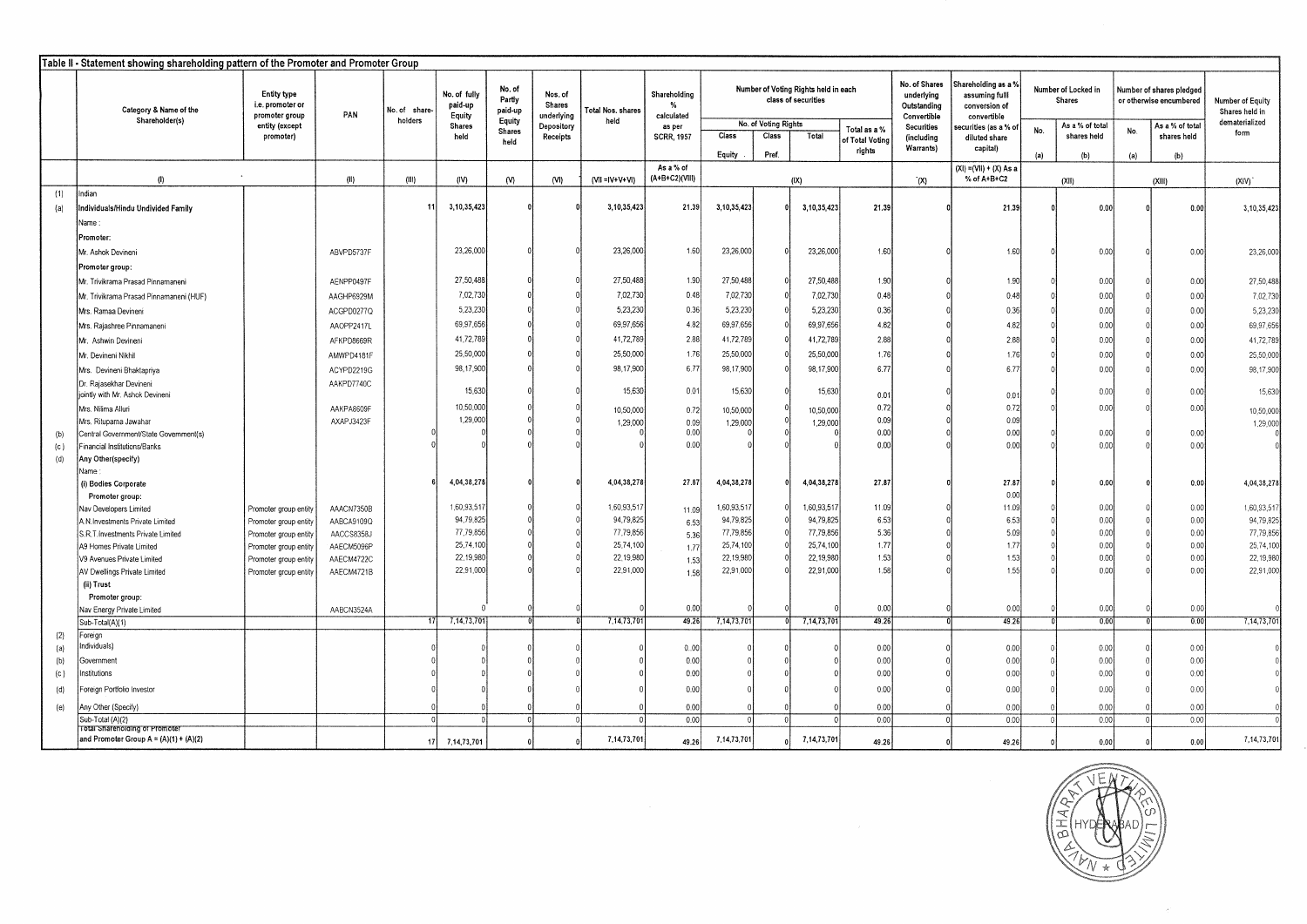## Table Ill • Statement showing shareholding pattern of the Public Shareholder

|     | Category & Name of the Shareholders                            | Number of Voting Rights held in each<br>No. of<br>No. of fully<br>Nos. of<br>class of securities<br>Shareholding %<br>Partly<br>Total<br>paid-up<br>Shares<br>No. of<br>calculated<br>$\sim$<br>paid-up<br>Nos.<br>PAN<br>Equity<br>underlying<br>share- |         |                | No. of Shares<br>underlying<br>Outstanding<br>Convertible | Total<br>Shareholding<br>as a % assuming<br>fulli conversion<br>of convertible | Number of Locked<br>in Shares<br>$\ddot{\phantom{a}}$ |                                   | Number of shares<br>pledged of<br>otherwise<br>encumbered | Number of Equity Shares<br>held in dematerialized |           |                        |                         |                    |     |                                |                                       |           |
|-----|----------------------------------------------------------------|----------------------------------------------------------------------------------------------------------------------------------------------------------------------------------------------------------------------------------------------------------|---------|----------------|-----------------------------------------------------------|--------------------------------------------------------------------------------|-------------------------------------------------------|-----------------------------------|-----------------------------------------------------------|---------------------------------------------------|-----------|------------------------|-------------------------|--------------------|-----|--------------------------------|---------------------------------------|-----------|
|     |                                                                |                                                                                                                                                                                                                                                          | holders | Shares<br>held | Equity<br><b>Shares</b>                                   | Depository<br>Receipts                                                         | shares<br>held                                        | as per<br><b>SCRR, 1957</b>       | Class                                                     | No. of Voting Rights<br><b>Class</b>              | Total     | Total as               | Securities              | securities         | No. | As a % of total<br>shares held | As a % of total<br>No.<br>shares held | form      |
|     |                                                                |                                                                                                                                                                                                                                                          |         |                | held                                                      |                                                                                |                                                       |                                   |                                                           |                                                   |           | a % of Total<br>Voting | (including<br>Warrants) | (as a % of diluted |     |                                |                                       |           |
|     |                                                                |                                                                                                                                                                                                                                                          |         |                |                                                           |                                                                                |                                                       |                                   | Equity                                                    | Pref.                                             |           | rights                 |                         | share capital)     | (a) | (b)                            | (a)<br>(b)                            |           |
|     | (1)                                                            | (11)                                                                                                                                                                                                                                                     | (III)   | (IV)           | (N)                                                       | (N)                                                                            | $(VII = IV + V + VI)$                                 | As a % of<br>$(A+B+C2)$<br>(VIII) |                                                           |                                                   | (IX)      |                        | (X)                     | (XI)               |     | (XII)                          | (XIII)                                | (XIV)     |
| (1) | Institutions                                                   |                                                                                                                                                                                                                                                          |         |                |                                                           |                                                                                |                                                       |                                   |                                                           |                                                   |           |                        |                         |                    |     |                                |                                       |           |
| (a) | Mutual Funds                                                   |                                                                                                                                                                                                                                                          |         | 3,43,133       |                                                           |                                                                                | 3,43,133                                              | 0.24                              | 3,43,133                                                  |                                                   | 3,43,133  | 0.24                   |                         | 0.24               |     | 0.00                           | NA                                    | 3,43,133  |
|     | Name (Holding above 1%)                                        |                                                                                                                                                                                                                                                          |         |                |                                                           |                                                                                |                                                       |                                   |                                                           |                                                   |           |                        |                         |                    |     |                                | <b>NA</b>                             |           |
| (b) | Venture Capital Funds                                          |                                                                                                                                                                                                                                                          |         |                |                                                           |                                                                                |                                                       | 0.00                              |                                                           |                                                   |           | 0.00                   |                         | 0.00               |     | 0.00                           | <b>NA</b>                             |           |
|     | Name (xyz)                                                     |                                                                                                                                                                                                                                                          |         |                |                                                           |                                                                                |                                                       |                                   |                                                           |                                                   |           |                        |                         |                    |     |                                | NA                                    |           |
| (c) | Alternate Investment Funds                                     |                                                                                                                                                                                                                                                          |         |                |                                                           |                                                                                |                                                       | 0.00                              |                                                           |                                                   |           | 0.00                   |                         | 0.00               |     | 0.00                           | <b>NA</b>                             |           |
|     | Name (xyz)                                                     |                                                                                                                                                                                                                                                          |         |                |                                                           |                                                                                |                                                       |                                   |                                                           |                                                   |           |                        |                         |                    |     |                                | <b>NA</b>                             |           |
| (d) | Foreign Venture Capital Investors                              |                                                                                                                                                                                                                                                          |         |                |                                                           |                                                                                |                                                       | 0.00                              |                                                           |                                                   |           | 0.00                   |                         | 0.00               |     | 0.00                           | <b>NA</b>                             |           |
|     | Name (xyz)                                                     |                                                                                                                                                                                                                                                          |         |                |                                                           |                                                                                |                                                       | 4.85                              |                                                           | $\Omega$                                          |           | 4.85                   |                         | 4.85               |     | 0.00                           | <b>NA</b>                             |           |
| (e) | Foreign Portfolio Investors                                    |                                                                                                                                                                                                                                                          | 49      | 70,39,063      |                                                           |                                                                                | 70,39,063                                             |                                   | 70,39,063                                                 |                                                   | 70,39,063 |                        |                         |                    |     |                                | <b>NA</b>                             | 70,39,063 |
|     | Names : (Holding above 1%)                                     |                                                                                                                                                                                                                                                          |         |                |                                                           |                                                                                | 13,459                                                | 0.01                              | 13.459                                                    | $\Omega$                                          | 13,459    | 0.01                   |                         | 0.01               |     | 0.00                           |                                       | 10,049    |
| (1) | Financial Institutions/Banks                                   |                                                                                                                                                                                                                                                          |         | 13,459         |                                                           |                                                                                |                                                       |                                   |                                                           |                                                   |           |                        |                         |                    |     |                                | <b>NA</b>                             |           |
|     | Name (xyz)                                                     |                                                                                                                                                                                                                                                          |         |                |                                                           |                                                                                |                                                       | 0.00                              |                                                           |                                                   |           | 0.00                   |                         | 0.00               |     | 0.00                           | <b>NA</b>                             |           |
| (g) | Insurance Companies                                            |                                                                                                                                                                                                                                                          |         |                |                                                           |                                                                                |                                                       |                                   |                                                           |                                                   |           |                        |                         |                    |     |                                | NA                                    |           |
|     | Name (xyz)                                                     |                                                                                                                                                                                                                                                          |         |                |                                                           |                                                                                |                                                       | 0.00                              |                                                           |                                                   |           | 0.00                   |                         | 0.00               |     | 0.00                           | NA<br><b>NA</b>                       |           |
| (h) | Provident Funds/Pension Funds                                  |                                                                                                                                                                                                                                                          |         |                |                                                           |                                                                                |                                                       |                                   |                                                           |                                                   |           |                        |                         |                    |     |                                |                                       |           |
|     | Name (xyz)                                                     |                                                                                                                                                                                                                                                          |         |                |                                                           |                                                                                |                                                       | 0.00                              | $\Omega$                                                  |                                                   |           | 0.00                   |                         | 0.00               |     | 0.00                           | <b>NA</b><br><b>NA</b>                |           |
| (i) | Any Other (Specify)<br>Overseas Corporate Bodies               |                                                                                                                                                                                                                                                          |         | 3,000          |                                                           |                                                                                | 3,000                                                 | 0.00                              | $\Omega$                                                  |                                                   |           | 0.00                   |                         | 0.00               |     | 0.00                           | <b>NA</b>                             | 3,000     |
|     |                                                                |                                                                                                                                                                                                                                                          |         |                |                                                           |                                                                                |                                                       |                                   |                                                           |                                                   |           |                        |                         |                    |     |                                |                                       |           |
|     | Sub-Total (B)(1)                                               |                                                                                                                                                                                                                                                          | 58      | 73,98,655      |                                                           | اہ                                                                             | 73,98,655                                             | 5.10                              | 73,95,655                                                 |                                                   | 73,95,655 | 5.10                   |                         | 5.10               |     | 0.00                           | <b>NA</b>                             | 73,95,245 |
| (2) | Central Governmentt/State Government(s)/<br>President of India |                                                                                                                                                                                                                                                          |         |                |                                                           |                                                                                |                                                       | 0.00                              | $\Omega$                                                  | $\Omega$                                          |           | 0.00                   |                         | 0.00               |     | 0.00                           | <b>NA</b>                             |           |
|     | Name (xyz)                                                     |                                                                                                                                                                                                                                                          |         |                |                                                           |                                                                                |                                                       |                                   |                                                           |                                                   |           |                        |                         |                    |     |                                |                                       |           |
|     | Sub-Total (B)(2)                                               |                                                                                                                                                                                                                                                          |         |                |                                                           |                                                                                |                                                       | 0.00                              | $\overline{0}$                                            |                                                   |           | 0.00                   |                         | 0.00               |     | 0.00                           | NA                                    |           |

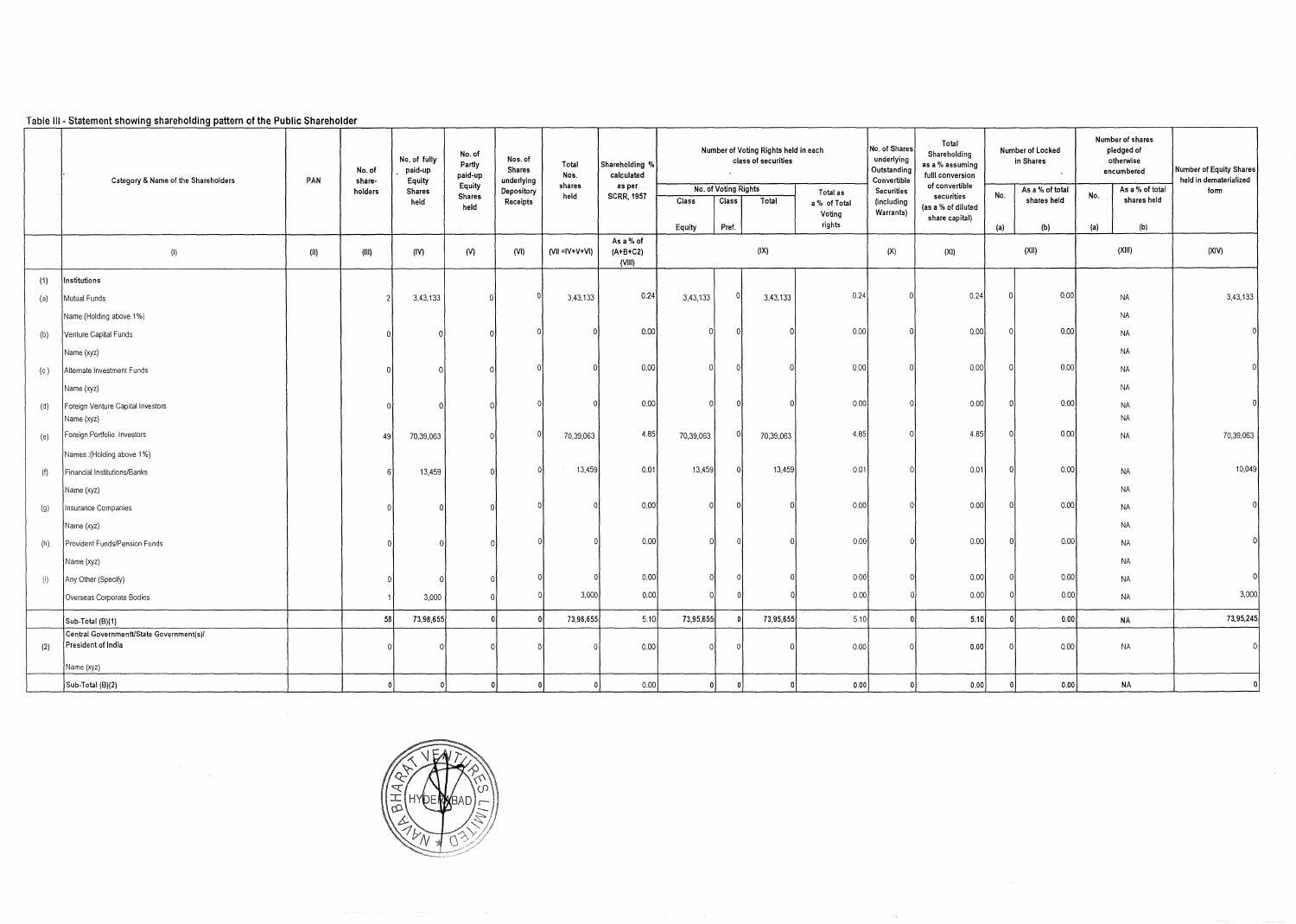|     | Category & Name of the Shareholders                                                | PAN        | No. of<br>share- | No. of fully<br>paid-up<br>Equity | No. of<br>Partly<br>paid-up     | Nos. of<br>Shares<br>underlying | Total<br>Nos.         | Shareholding %<br>calculated      |                                                |                | Number of Voting Rights held in each<br>class of securities |                                              | Total<br>No. of Shares<br>underlying<br>Outstanding<br>Convertible |                                                                      | <b>Securities</b> | Shareholding<br>as a % assuming<br>fulll conversion |                                                     | Number of Locked<br>in Shares | Number of shares<br>pledged of<br>otherwise<br>encumbered | Number of Equity Shares<br>held in dematerialized |
|-----|------------------------------------------------------------------------------------|------------|------------------|-----------------------------------|---------------------------------|---------------------------------|-----------------------|-----------------------------------|------------------------------------------------|----------------|-------------------------------------------------------------|----------------------------------------------|--------------------------------------------------------------------|----------------------------------------------------------------------|-------------------|-----------------------------------------------------|-----------------------------------------------------|-------------------------------|-----------------------------------------------------------|---------------------------------------------------|
|     |                                                                                    |            | holders          | <b>Shares</b><br>held             | Equity<br><b>Shares</b><br>held | Depository<br>Receipts          | shares<br>held        | as per<br><b>SCRR, 1957</b>       | No. of Voting Rights<br><b>Class</b><br>Equity | Class<br>Pref. | Total                                                       | Total as<br>a % of Total<br>Voting<br>rights | (including<br>Warrants)                                            | of convertible<br>securities<br>(as a % of diluted<br>share capital) | No.<br>(a)        | As a % of total<br>shares held<br>(b)               | As a % of total<br>No.<br>shares held<br>(a)<br>(b) | form                          |                                                           |                                                   |
|     | (1)                                                                                | (11)       | (III)            | (IV)                              | (N)                             | (N)                             | $(VII = IV + V + VI)$ | As a % of<br>$(A+B+C2)$<br>(VIII) |                                                |                | (IX)                                                        |                                              | (X)                                                                | (XI)                                                                 |                   | (X  )                                               | (XIII)                                              | (XIV)                         |                                                           |                                                   |
| (3) | Non-institutions                                                                   |            |                  |                                   |                                 |                                 |                       |                                   |                                                |                |                                                             |                                              |                                                                    |                                                                      |                   |                                                     | NA                                                  |                               |                                                           |                                                   |
| (a) | ndividuals -                                                                       |            |                  |                                   |                                 |                                 |                       |                                   |                                                |                |                                                             |                                              |                                                                    |                                                                      |                   |                                                     |                                                     |                               |                                                           |                                                   |
|     | Individual shareholders holding nominal share capital<br>up to ₹ 2/- lakh          |            | 48,599           | 3,44,76,469                       |                                 |                                 | 3,44,76,469           | 23.76                             | 3,44,76,469                                    |                | 3,44,76,469                                                 | 23.76                                        |                                                                    | 23.76                                                                |                   | 0.00                                                | <b>NA</b>                                           | 3,36,99,793                   |                                                           |                                                   |
|     | Individual shareholders holding nominal share capital<br>in excess of ₹ 2/- lakhs. |            | $\mathbf{f}$     | 2,14,63,886                       |                                 |                                 | 2,14,63,886           | 14.79                             | 2,14,63,886                                    |                | 2.14,63,886                                                 | 14.79                                        |                                                                    | 14.79                                                                |                   | 0.00                                                | NA                                                  | 2,14,48,886                   |                                                           |                                                   |
|     | Name: (Holding above 1%)                                                           |            |                  |                                   |                                 |                                 |                       |                                   |                                                |                |                                                             |                                              |                                                                    |                                                                      |                   |                                                     |                                                     |                               |                                                           |                                                   |
|     | Sunitha Vemulapalli                                                                | AAIPV6103D |                  | 20,16,630                         |                                 |                                 | 20,16,630             | 1.39                              | 20,16,630                                      |                | 20,16,630                                                   | 1.39                                         |                                                                    | 1.39                                                                 |                   | 0.00                                                | NA                                                  | 20,16,630                     |                                                           |                                                   |
| (b) | NBFCs registered with RBI                                                          |            |                  | 12,100                            |                                 |                                 | 12,100                | 0.01                              | 12,100                                         |                | 12,100                                                      | 0.01                                         |                                                                    | 0.01                                                                 |                   | 0.00                                                | NA                                                  | 12,100                        |                                                           |                                                   |
| (c) | Employee Trusts                                                                    |            |                  |                                   |                                 |                                 |                       | 0.00                              |                                                |                |                                                             | 0.00                                         |                                                                    | 0.00                                                                 |                   | 0.00                                                | NA                                                  |                               |                                                           |                                                   |
| (d) | Overseas Depositories (holding DRs) (balancing figure)                             |            |                  |                                   |                                 |                                 |                       | 0.00                              |                                                |                |                                                             | 0.00                                         |                                                                    | 0.00                                                                 |                   | 0.00                                                | <b>NA</b>                                           |                               |                                                           |                                                   |
| (e) | Any Other (Specify)                                                                |            |                  |                                   |                                 |                                 |                       |                                   |                                                |                |                                                             |                                              |                                                                    |                                                                      |                   |                                                     | NA                                                  |                               |                                                           |                                                   |
|     | Vames :                                                                            |            |                  |                                   |                                 |                                 |                       |                                   |                                                |                |                                                             |                                              |                                                                    |                                                                      |                   |                                                     |                                                     |                               |                                                           |                                                   |
|     | <b>Bodies Corporate</b>                                                            |            | 318              | 54,47,143                         |                                 |                                 | 54,47,143             | 3.75                              | 54,47,143                                      |                | 54,47,143                                                   | 3.75                                         |                                                                    | 3.75                                                                 |                   | 0.00                                                | NA                                                  | 54,46,803                     |                                                           |                                                   |
|     | . Unclaimed Shares Suspense A/c                                                    |            |                  | 5,65,140                          |                                 |                                 | 5,65,140              | 0.39                              | 5,65,140                                       |                | 5,65,140                                                    | 0.39                                         |                                                                    | 0.39                                                                 |                   | 0.00                                                | <b>NA</b>                                           | 5,65,140                      |                                                           |                                                   |
|     | . Directors and Relatives                                                          |            |                  | 8,41,157                          |                                 |                                 | 8,41,157              | 0.58                              | 8,41,157                                       |                | 8,41,157                                                    | 0.58                                         |                                                                    | 0.58                                                                 |                   | 0.00                                                | <b>NA</b>                                           | 7,32,157                      |                                                           |                                                   |
|     | Clearing Members                                                                   |            | 103              | 4,84,074                          |                                 |                                 | 4,84,074              | 0.33                              | 4,84,074                                       |                | 4,84,074                                                    | 0.33                                         |                                                                    | 0.33                                                                 |                   | 0.00                                                | NA                                                  | 4,84,074                      |                                                           |                                                   |
|     | Trusts                                                                             |            |                  | 4,860                             |                                 |                                 | 4,860                 | 0.00                              | 4,860                                          |                | 4,860                                                       | 0.00                                         |                                                                    | 0.00                                                                 |                   | 0.00                                                | NA                                                  | 4,860                         |                                                           |                                                   |
|     | vi. Non Resident Indians - Repatriable                                             |            | 620              | 7,85,658                          |                                 |                                 | 7,85,658              | 0.54                              | 7,85,658                                       |                | 7,85,658                                                    | 0.54                                         |                                                                    | 0.54                                                                 |                   | 0.00                                                | <b>NA</b>                                           | 7,80,418                      |                                                           |                                                   |
|     | vii. Non Resident Indians - Non Repatriable                                        |            | 292              | 15,33,101                         |                                 |                                 | 15,33,101             | 1.06                              | 15,33,101                                      |                | 15,33,101                                                   | 1.06                                         |                                                                    | 1.06                                                                 |                   | 0.00                                                | <b>NA</b>                                           | 15,33,101                     |                                                           |                                                   |
|     | vii. IEPF                                                                          |            |                  | 6,14,694                          |                                 |                                 | 6,14,694              | 0.42                              | 6,14,694                                       |                | 6,14,694                                                    | 0.42                                         |                                                                    | 0.42                                                                 |                   | 0.00                                                | NA                                                  | 6,14,694                      |                                                           |                                                   |
|     | Sub-Total (B)(3)                                                                   |            | 50,01            | 6,62,28,282                       |                                 |                                 | 6,62,28,282           | 45.64                             | 6,62,28,282                                    |                | 6,62,28,282                                                 | 45.64                                        |                                                                    | 45.64                                                                |                   | 0.00                                                | $\mathbf{0}$                                        | 6,53,22,026                   |                                                           |                                                   |
|     | <b>Total Public Shareholding</b><br>$(B) = (B)(1)+(B)(2)+(B)(3)$                   |            | 50,069           | 7,36,26,937                       |                                 |                                 | 7,36,26,937           | 50.74                             | 7,36,23,937                                    |                | 7,36,23,937                                                 | 50.74                                        |                                                                    | 50.74                                                                |                   | 0.00                                                | <b>NA</b>                                           | 7,27,17,271                   |                                                           |                                                   |

Details of Shares which remain unclaimed may be given here along with details such as number of shareholders, outstanding shares held in demat/unclaimed suspense account, voting rights which are frozen etc.: 5,65,140 Equit Account' against 1,227 Shareholders in demat form as on September 30, 2021.

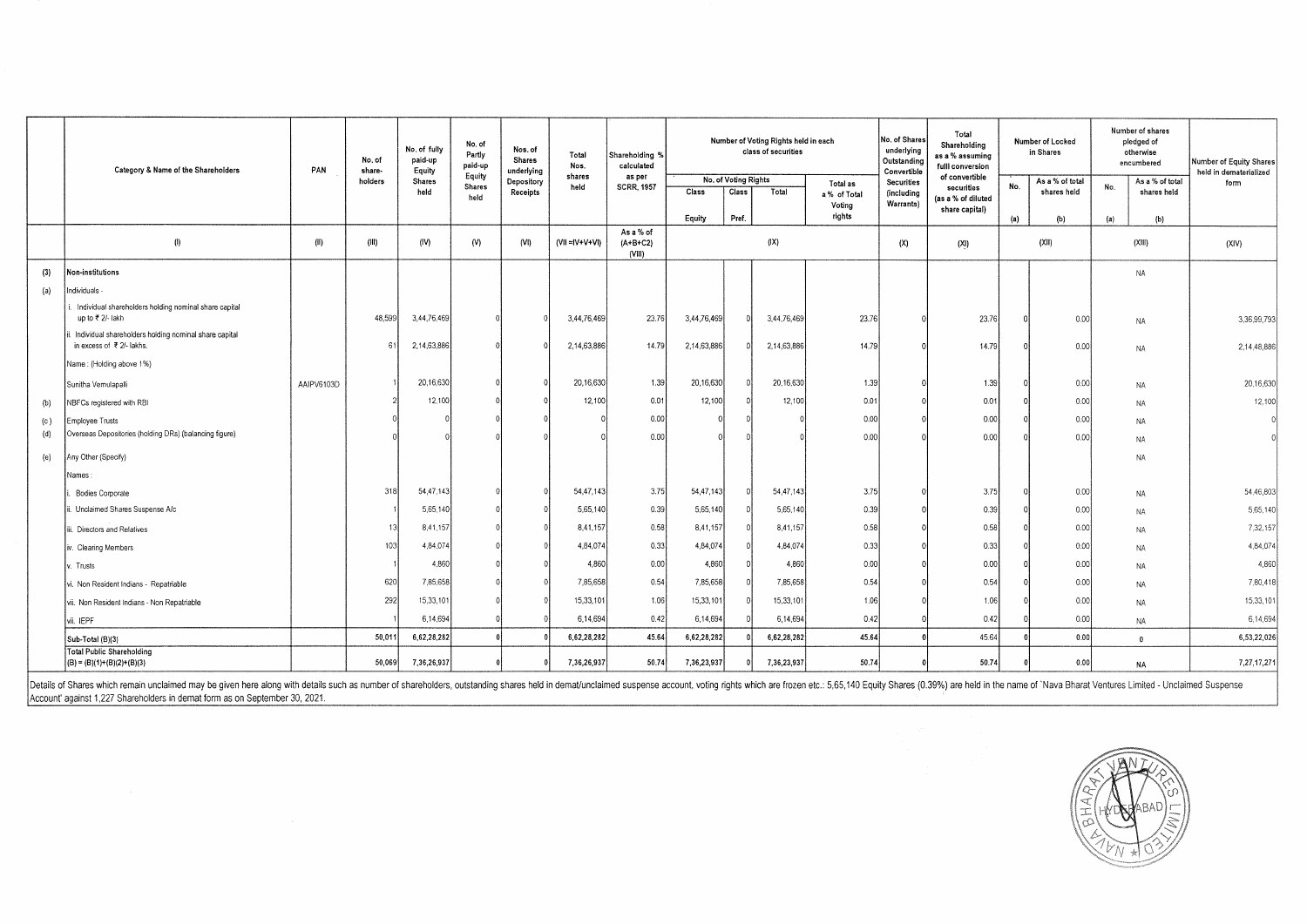## Table IV- **Statement showing shareholding pattern of the Non Promoter- Non Public Shareholder**

|            |                                                                                                                      |      |                  | No. of fully      | Partly paid-          | Nos. of                |                       | Shareholding %                    |        | Number of Voting Rights held in each | class of securities |                                 | underlying                            | No. of Shares Total Shareholding<br>as a % assuming  |          | in Shares                         | Number of Locked Number of shares pledged | or otherwise encumbered | Number of Equity       |
|------------|----------------------------------------------------------------------------------------------------------------------|------|------------------|-------------------|-----------------------|------------------------|-----------------------|-----------------------------------|--------|--------------------------------------|---------------------|---------------------------------|---------------------------------------|------------------------------------------------------|----------|-----------------------------------|-------------------------------------------|-------------------------|------------------------|
|            | Category & Name of                                                                                                   | PAN  | No. of<br>share- | paid-up<br>Equity | up Equity             | Shares<br>underlying   | Total Nos.            | calculated                        |        | No. of Voting Rights                 |                     |                                 | Outstanding<br>Convertible            | fulll conversion<br>of convertible                   |          |                                   |                                           | As a % of               | Shares<br>held in      |
|            | the Shareholder(s)                                                                                                   |      | holders          | Shares<br>held    | <b>Shares</b><br>held | Depository<br>Receipts | shares held           | as per<br><b>SCRR, 1957</b>       | Class  | Class                                | Total               | Total as a %<br>of Total Voting | Securities<br>(including<br>Warrants) | securities (as a %  <br>of diluted share<br>capital) | No.      | As a % of<br>total shares<br>held | No.                                       | total<br>shares<br>held | dematerialized<br>form |
|            |                                                                                                                      |      |                  |                   |                       |                        |                       |                                   | Equity | Pref.                                |                     | rights                          |                                       |                                                      | (a)      | (b)                               | (a)                                       | (b)                     |                        |
|            | (1)                                                                                                                  | (II) | (III)            | (IV)              | (V)                   | (VI)                   | $(VII = IV + V + VI)$ | As a % of<br>$(A+B+C2)$<br>(VIII) |        |                                      | (IX)                |                                 | (X)                                   | $ (X ) = (V  ) + (X) As a$<br>$% of A+B+C2$          |          | (XII)                             |                                           | (XIII)                  | (XIV)                  |
| (1)<br>(a) | Custodian/DR Holder<br>Name of DR Holder<br>(if available); Not applicable                                           |      |                  |                   |                       |                        |                       |                                   |        |                                      |                     |                                 |                                       |                                                      |          |                                   |                                           |                         |                        |
| (i)<br>(2) | Name: Not applicable<br>Employee Benefit Trust<br>under SEBI (Share based<br>Employee Benefit)<br>Regulations, 2014) |      |                  |                   |                       |                        |                       |                                   |        |                                      |                     | 0.00                            |                                       | 0.00                                                 | $\Omega$ | 0.00                              |                                           | <b>NA</b><br><b>NA</b>  |                        |
| (a)        | Name: Not applicable                                                                                                 |      |                  |                   |                       |                        |                       | 0.00                              |        |                                      |                     | 0.00                            |                                       | 0.00                                                 |          | 0.00                              |                                           | <b>NA</b>               |                        |
|            | Total Non-Promoter - Non Public<br>Shareholding<br>$(C) = (C)(1) + (C)(2)$                                           |      |                  |                   |                       |                        |                       | 0.00                              |        |                                      |                     | 0.00                            |                                       | 0.00                                                 | $\Omega$ | 0.00                              |                                           | <b>NA</b>               |                        |
| Note       | $\overline{a}$                                                                                                       |      |                  |                   |                       |                        |                       |                                   |        |                                      |                     |                                 |                                       |                                                      |          |                                   |                                           |                         |                        |

-----------~

(1) PAN would not be displayed on website of Stock Exchange(s).

(2) The above format needs to disclose name of all holders holding more than 1% of total number of shares

 $(3)$  W.r.t. the information pertaining to Depository Receipts, the same may be disclosed in the respective columns to the extent information available.